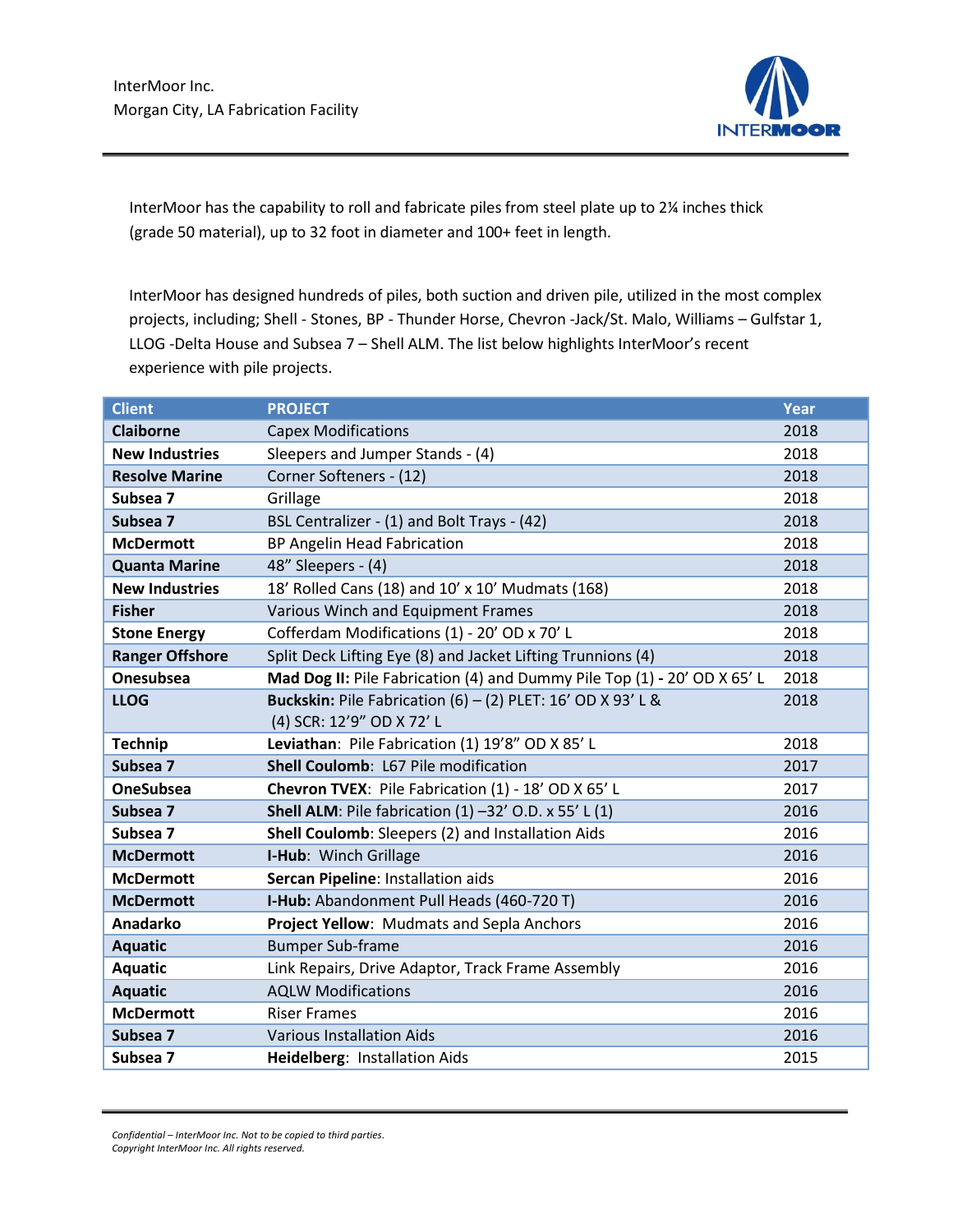

| Subsea 7                | <b>Shell Stones: Installation Aids</b>                                                                                                          | 2015      |
|-------------------------|-------------------------------------------------------------------------------------------------------------------------------------------------|-----------|
| <b>Technip</b>          | Mudmat (1)                                                                                                                                      | 2015      |
| <b>Distribution Now</b> | Buoys (3) - 55 KIP                                                                                                                              | 2015      |
| <b>DOF Subsea</b>       | Jumper (1)                                                                                                                                      | 2015      |
| <b>Pemex</b>            | Lakach: Suction Piles Fabrication (2) and Grillage -18'9" OD X 58' L                                                                            | 2015      |
| ExxonMobil /            | Julia: Suction Piles Fabrication $(4) - 20'$ OD X 45'L,                                                                                         | 2015      |
| <b>McDermott</b>        | 20'OD X 75' L                                                                                                                                   |           |
| Anadarko / Subsea       | <b>Heidelberg:</b> Suction Piles Fabrication (9) $-12'9''$ OD X 60' L                                                                           | 2015      |
| $\overline{\mathbf{z}}$ |                                                                                                                                                 |           |
| <b>Murphy</b>           | Medusa: Suction Pile Fabrication (1) -14' OD X 76'4" L                                                                                          | 2014      |
| bpTT                    | Juniper: Mooring Piles Fabrication (8) - 48" OD X 200'L                                                                                         | 2014      |
| <b>LLOG</b>             | Delta House: Suction Piles Fabrication (12) - 16' OD X 93' L                                                                                    | 2013/2014 |
| <b>BP</b>               | <b>Thunder Horse Water Injection:</b> Suction Pile Fabrication $(1) - 16'$ OD X<br>70'                                                          | 2013      |
| <b>BP</b>               | Cofferdam Fabrication (1) - 20' OD X 60' L                                                                                                      | 2013      |
| <b>BP</b>               | Galapagos: Suction Pile Fabrication $(1) - 12'$ 9" OD $X$ 65 'L                                                                                 | 2013      |
| Cameron                 | Suction Pile Fabrication (1) - 15' OD X 65' L                                                                                                   | 2013      |
| <b>Enbridge</b>         | Suction Pile Head Fabrication (1) - 17' OD X 10' L                                                                                              | 2013      |
| <b>Oceaneering</b>      | Sleepers (20) and Magazines (5) Fabrication                                                                                                     | 2013      |
| <b>Aker</b>             | <b>SDA Suction Pile Top</b>                                                                                                                     | 2012      |
| <b>BP</b>               | Rope Guide & Riser Booster                                                                                                                      | 2012      |
| <b>Cameron</b>          | Valve Brackets (3); Clamps; Accumulator Rack                                                                                                    | 2012      |
| <b>EMAS</b>             | Tamar: Suction Pile Fabrication (3) & Cradle Modifications                                                                                      | 2012      |
| <b>LLOG</b>             | <b>WHO DAT:</b> Suction Pile Fabrication $(2) - 16'$ OD X 70' L                                                                                 | 2012      |
| <b>Oceaneering</b>      | Funnel Guide; Repair Spooling Unit                                                                                                              | 2012      |
| Procurement             | <b>Anchor Buoys</b>                                                                                                                             | 2012      |
| <b>Services</b>         |                                                                                                                                                 |           |
| Pro-Log                 | Offshore Box (2)                                                                                                                                | 2012      |
| <b>Shell</b>            | <b>BC 10 Phase 2: 48" Conductors (5)</b>                                                                                                        | 2012      |
| <b>Signet Maritime</b>  | Cascade Package                                                                                                                                 | 2012      |
| <b>Technip</b>          | SIT Stand Fabrication & WET Parking Frame                                                                                                       | 2012      |
| <b>Transocean</b>       | Spooling Unit Fabrication and Repair                                                                                                            | 2012      |
| <b>Williams</b>         | Gulf Star 1: Suction Pile Fabrication (10) - 18' OD X 93' L                                                                                     | 2012      |
| <b>Aker</b>             | <b>SDA Suction Pile Top</b>                                                                                                                     | 2011      |
| <b>Anadarko</b>         | Tugger Frames (2)                                                                                                                               | 2011      |
| <b>ATP</b>              | Mudmats (5); Lift Frame                                                                                                                         | 2011      |
| <b>BP</b>               | Cradle Fabrication; Lift Frame                                                                                                                  | 2011      |
| Cabgoc                  | 80 Kip Buoys                                                                                                                                    | 2011      |
| <b>Cameron</b>          | Jack St. Malo: Suta Mudmat; Suction Piles (11) - 18'OD X 90'L; Dummy<br>Mandrel; Lower Frames; Cradle Fabrication; Fabricate Shipping Post (4); | 2011      |

*Confidential – InterMoor Inc. Not to be copied to third parties. Copyright InterMoor Inc. All rights reserved.*